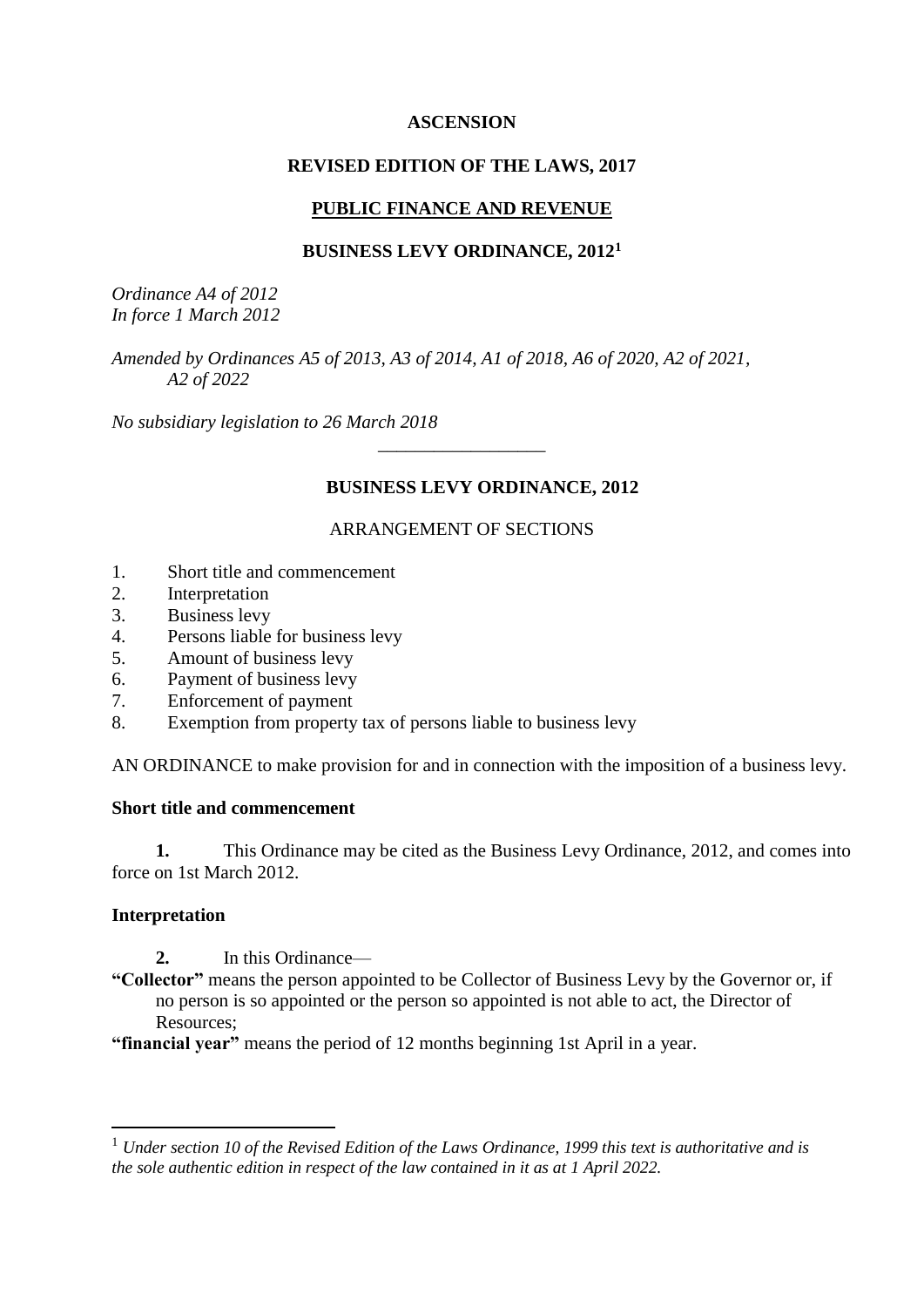## **Business levy**

**3.** There is to be a tax to be known as business levy.

## **Persons liable for business levy**

**4.**<sup>2</sup> The Schedule to this Ordinance makes provision for the persons who are liable to pay business levy.

#### **Amount of business levy**

**5.** The Schedule to this Ordinance makes provision for the amount of business levy which a person is liable to pay and the period during which it is payable.

## **Payment of business levy**

**6.**4 **(1)** Business levy for a financial year is payable in 2 equal instalments.

(2) The first instalment is due on 1st April [May<sup>5</sup>] in the financial year and the second on 1st October in the financial year.

- **(3)** The Collector must—
- *(a)* at least 30 days before 1st April [May] in each financial year, issue to each of the persons liable to pay business levy a notice stating the amount of the instalment assessed by the Collector to be due from the person on that date; and
- *(b)* at least 30 days before 1st October in each financial year, issue to each of those persons a notice stating the amount of the instalment assessed by the Collector to be so due on that date.

**(4)** A person who fails to pay the whole or any part of an instalment due on any date is liable to a penalty equal to 1% of the amount which the person has failed to pay in respect of each month or part of a month for which the failure continues.

**(5)** If a person's failure to pay relates to the whole or any part of an instalment due on 1st April [May] in a financial year, the Collector may issue to the person a notice requiring the person to pay on that date the instalment that would otherwise have been due on 1st October in the financial year; and in such a case subsection (4) applies as if that instalment were due 30 days after the notice is issued.

**(6)** A notice under subsection (3) or (5) may be issued in any manner (including by electronic means), and be in any form, that the Collector thinks appropriate.

<u>.</u>

<sup>2</sup> *Section 4 substituted by Ord A6 of 2020*

<sup>3</sup> *Section 5 amended by Ord. A1 of 2018 and substituted by Ord A6 of 2020*

<sup>4</sup> *Section 6 amended by Ord A6 of 2020*

<sup>5</sup> *With effect from 25 March 2020 until 31 March 2021, section 6(2), (3)(a) and (5) have effect as if for the word* 

*<sup>&</sup>quot;April" the word "May" is substituted by virtue of Ord A6 of 2020.*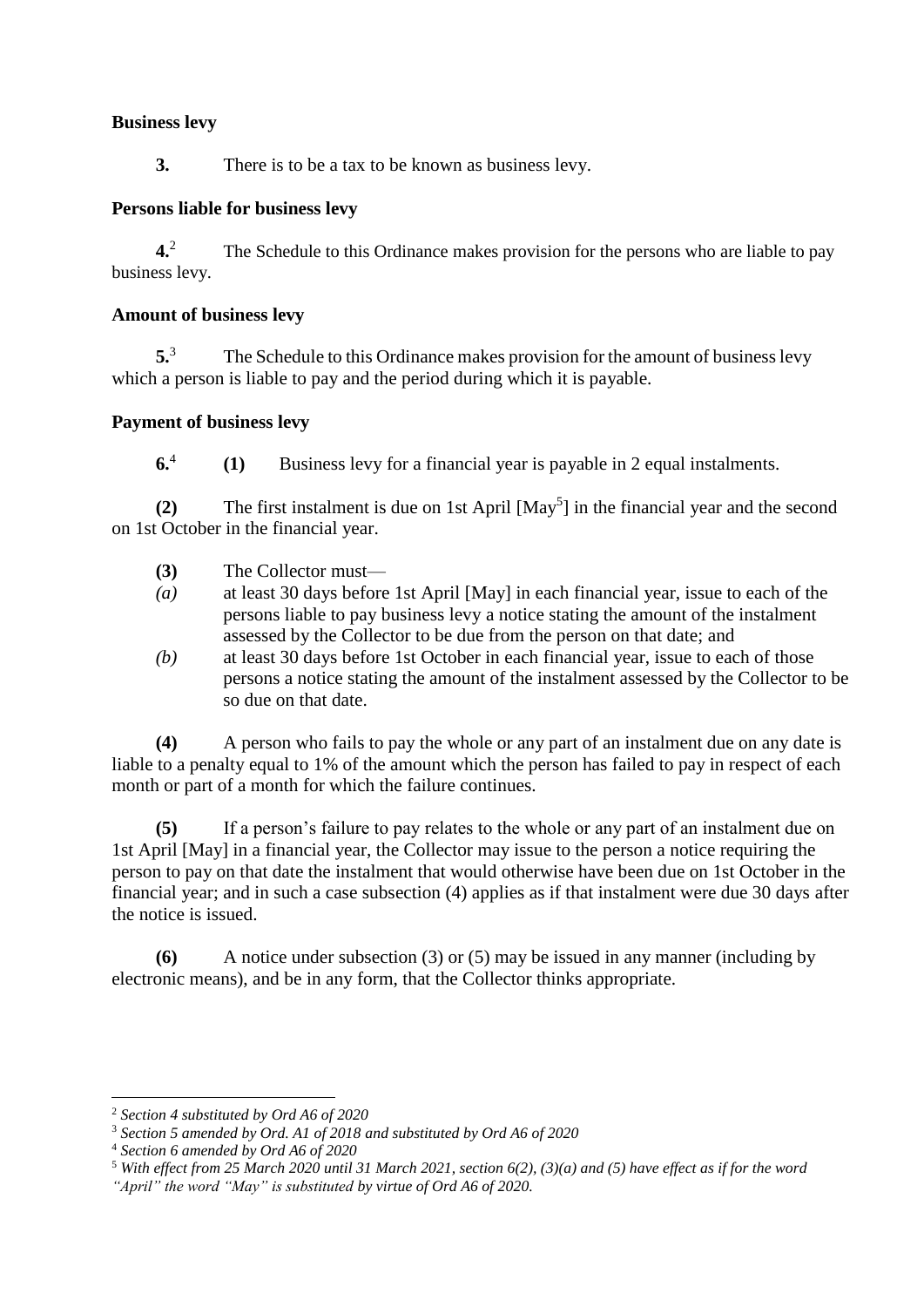# **Enforcement of payment**

**7. (1)** Business levy (and any penalty incurred for failure to pay it) may be recovered as a civil debt due to the Government of Ascension by suit taken before the Magistrates' Court in the name of the Collector.

**(2)** In spite of any limitations on the jurisdiction of the Magistrates' Court, any suit for the recovery of business levy or any penalty incurred for failure to pay it may be heard and determined by the Magistrates' Court irrespective of the amount of tax or penalty for which the suit is brought.

**(3)** Subsection (2) does not affect the jurisdiction of the Supreme Court.

# **Exemption from property tax of persons liable to business levy**

**8.**<sup>6</sup> A person liable to pay business levy is not liable to pay property tax in respect of the financial year for which the business levy is payable under this Ordinance.

\_\_\_\_\_\_\_\_\_\_\_\_\_\_\_\_\_\_\_\_\_\_\_\_\_\_\_

# **SCHEDULE**

# **PERSONS LIABLE FOR BUSINESS LEVY AND AMOUNT PAYABLE**

#### **Persons liable and amount of business levy**

**1.**7 **(1)** In this Schedule–– **"relevant total amount"** means £1,600,000; and **"relevant period"** means the financial year commencing 1 April 2022.

**(2)** During the relevant period, the persons specified in column 1 are liable to pay a share of the relevant total amount in the proportions specified in column 2:

| Person                                               | Proportion $(\%)$ |
|------------------------------------------------------|-------------------|
| Secretary of State for Defence of the United Kingdom |                   |
| Secretary of State for Foreign, Commonwealth and     |                   |
| Development Affairs of the United Kingdom            | 14                |
| <b>British Broadcasting Corporation</b>              | 30.2              |
| <b>Sure South Atlantic Limited</b>                   |                   |

#### **Liability of successors**

<u>.</u>

- **2.** If, during the relevant period—
- *(a)* the whole or substantially the whole of the assets and liabilities of any person specified in column 1 transfers (whether by insolvency, merger, or acquisition of that person. or otherwise) to another person ("P"); or

<sup>6</sup> *Section 8 amended by Ord A6 of 2020*

<sup>7</sup> *Paragraph 1 amended by Ord A2 of 2021 and Ord A2 of 2022*